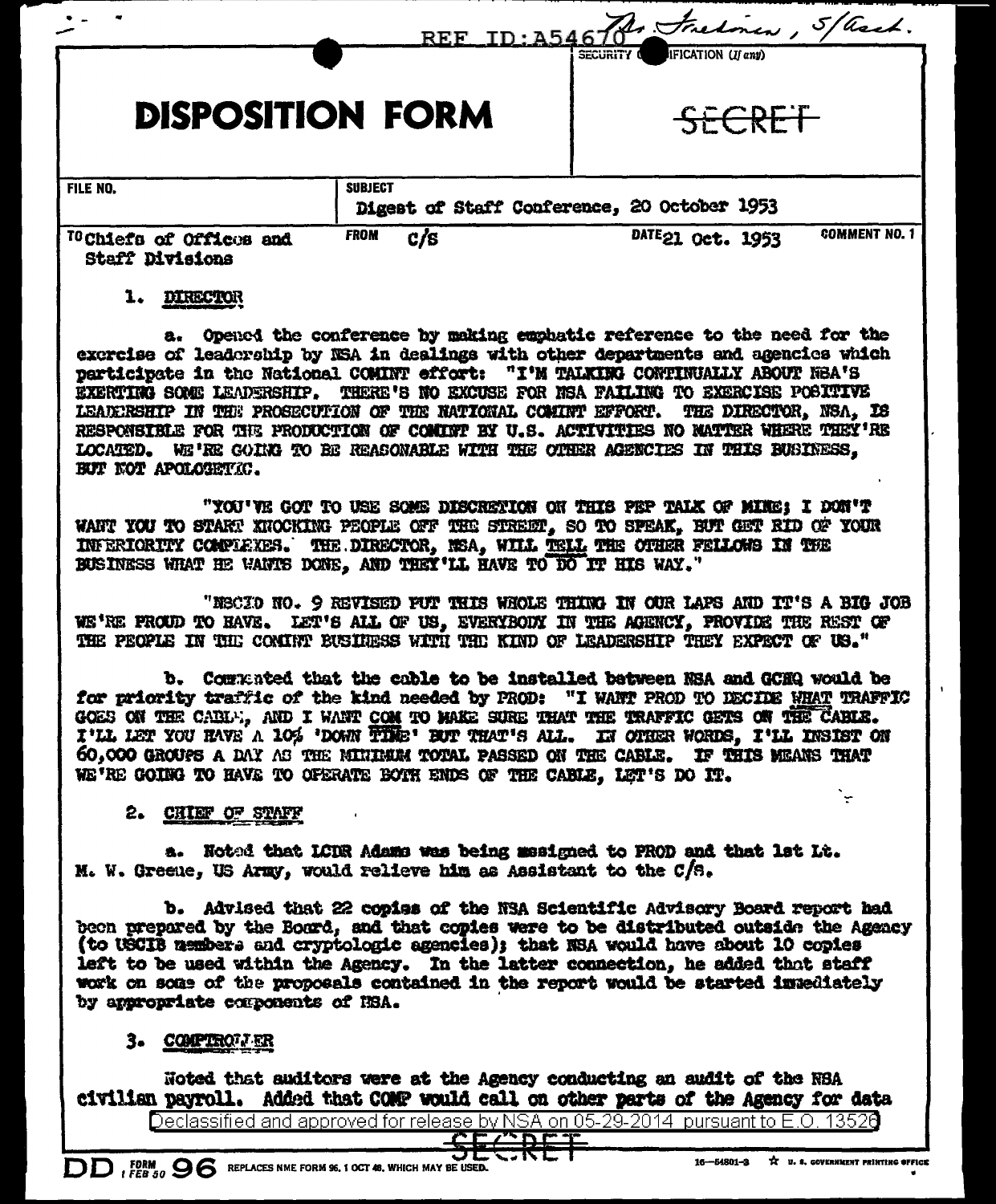if such proved to be necessary. In response to the question as to whether or not the auditors had commented on the conditions found thus far, COMP replied in the negative. He noted, however, that the auditors might find occasion to question some instances during the past summer when personnel at AHS were excused because of the heat.

SEETHRAP4670

**CURITY INFORMATION** 

## 4. ADJUTANT GENERAL

Reported that upon his recent trip to Crane, Indiana, to inspect NSA's emergency storage facilities, he noted that Crane was in a far better condition than was DA AG storage depot at Alexandria, Va. Added that the crating and shipping of documents to NSA under emergency conditions was discussed with Crane personnel and they stated that they planned to experiment upon crating and shipping NSA materials. Shipment of material would in all probability be by Express since communications of this type are readily available to Crane. He commented on the cooperation provided by Captain Hooks, USN. Commanding Officer of Crane.

#### 5. OFFICE OF COMMUNICATIONS

a. Stated that the new Agency telephone directory will be out in December 1953. Expressed the desire that all Chiefs of Offices and Divisions have their personnel bring their respective IBM Locator Cards up to date as soon as possible.

## 6. COMMINICATIONS SECURITY

a. Noted that the Agency was preparing and distributing, in accordance with USCIB Directives, on a quarterly basis, a listing of all cryptosystems authorized for transmission of COMINT materials, adding that copies had been dispatched to the Services during the preceding week.

b. Reported that the Navy was testing the AFSAM-7 off Norfolk, and the test was scheduled to be concluded about 23 October. Added that C/SEC planned to conduct interviews with the operating personnel immediately subsequent to the conclusion of these tests to obtain operators' reactions.

c. Noted that the NATO submarine system (ASP-235) would be placed into effect on 1 November, and added that the cover name for the machine was LUCIFER II. since it was an improved model of the original LUCIFER I. Commented that this machine was a step in a longer range program pending the establishment of the ADONIS system.

## 7. TRAINING

Summarized planning for providing intermediate-level training in language. and noted that the initial class in intermediate-level Chinese training had begun during the preceding week.

## 8. PLANS AND POLICY

Reported that the COMSEC Directive had been signed by SECDEF and SECSTATE but had not as yet been issued as a National Security Council Directive. Added

**SECRET**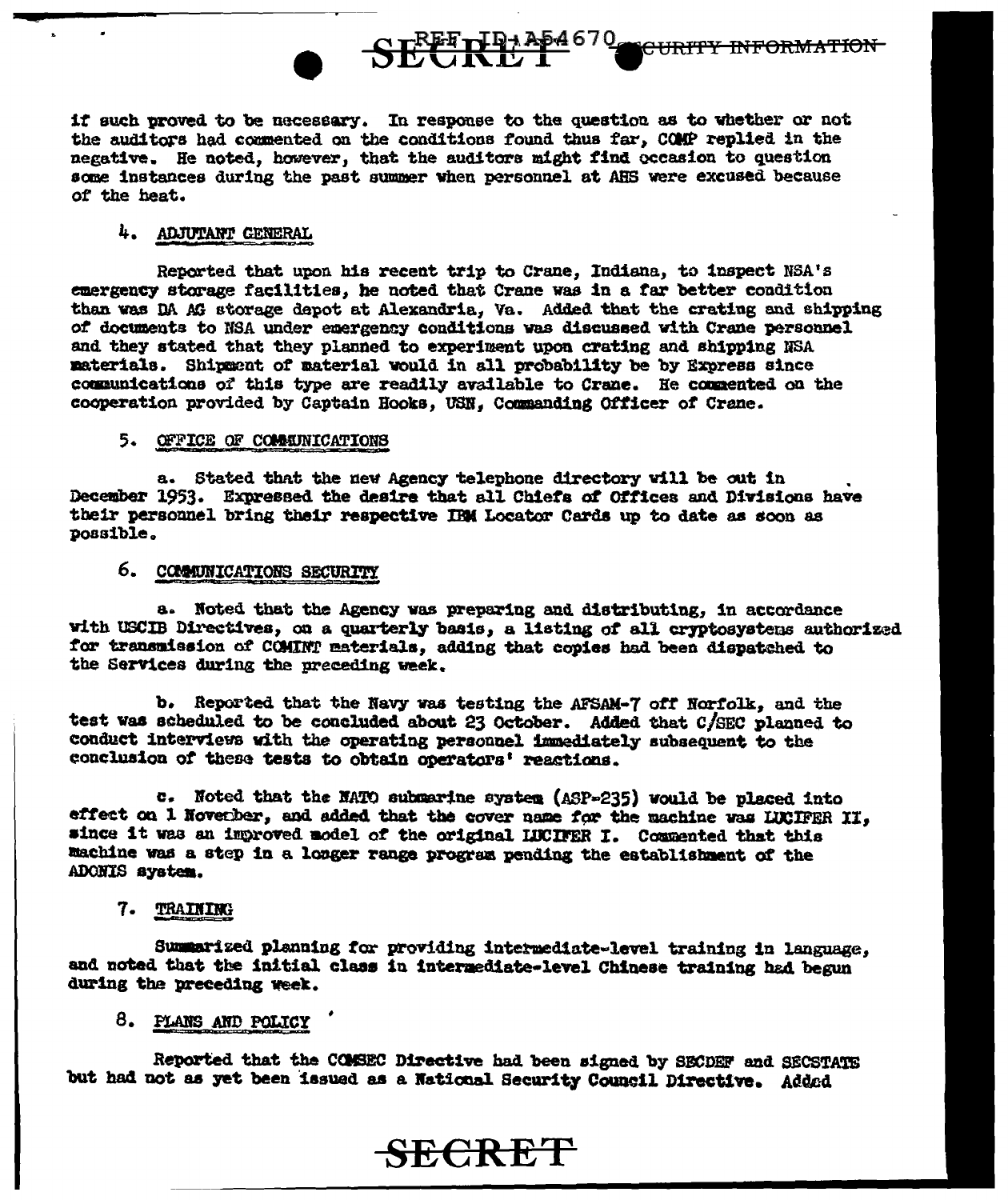

that in the interim. P/P was going ahead with work on the implementing directives comparable to those required for NSCID No. 9 Revised. Continued that four subcommittees had been set up for the purpose of preparing the necessary staff work on the following major aspects of the problem: (1) an implementing directive to be signed by the SECDEF; (2) the R/D implications of the directive: (3) foreign and international lisison in COMSEC matters; (4) the U.S. Communications Security Board and its constituent parts.

#### 9. PERSONNEL

Commented that continued efforts to implement fully the skip-echelon system of administration as it applied to personnel matters - both civilian and militarywere still failing to receive whole-hearted cooperation by the administrators concerned. Added that he had not isolated the areas of resistance as yet, but was taking steps to do so. Requested fullest cooperation of all concerned, adding the Director had a personal interest in the program's progress.

#### 10. HEADQUARTERS COMMANDANT

Invited attention to the waste inherent in the practice of using one-time, costly manila envelopes as containers for inter-office memos; suggested that all Chiefs of Offices and Staff Divisions make an effort to insure that the regular Messenger Envelope (Standard Form No. 65) type cover be used instead.

#### 11. EXPLOITATION

a. Described certain D/F efforts of a major target country in connection with the movement of U.S. Naval forces in the area, and commented that the observed pattern of the efforts might prove significant in the future in terms of divining the intentions of the target country. Added that EXPL was at work on examining every aspect of the pattern in an attempt to derive maximum benefits from any unique characteristics.

b. Noted that in the matter of traffic coming into NSA from the field by electrical means, further study was being given to the advisability of permitting greater condensation of such traffic into TECSUMS by the stations in the field. Added that such a step would decrease the volume of material having to come to the headquarters, but would preserve the substance of all the traffic of interest which had been intercepted by the station forwarding the TECSUM.

c. Reviewed the history of Consumer attitudes toward any action by NSA to send its end-products directly to consumers activities in the field, noting that the consumers traditionally had been opposed to any such action by NSA. Continued that recent developments involving G-2 of the Army had been most significant because G-2 had now indicated a willingness to have NSA Field Activities pass COMINT items from the Daily Supplement directly to Army consumers in the area concerned. He noted that this concession by the Army had been agreed to by G-2.

#### 12. MACHINE PROCESSING

Reported that the costly SLED cryptanalytic machines being rented from IRM were undergoing an enforced idleness caused by failure of the air-conditioning

# **SECRET**